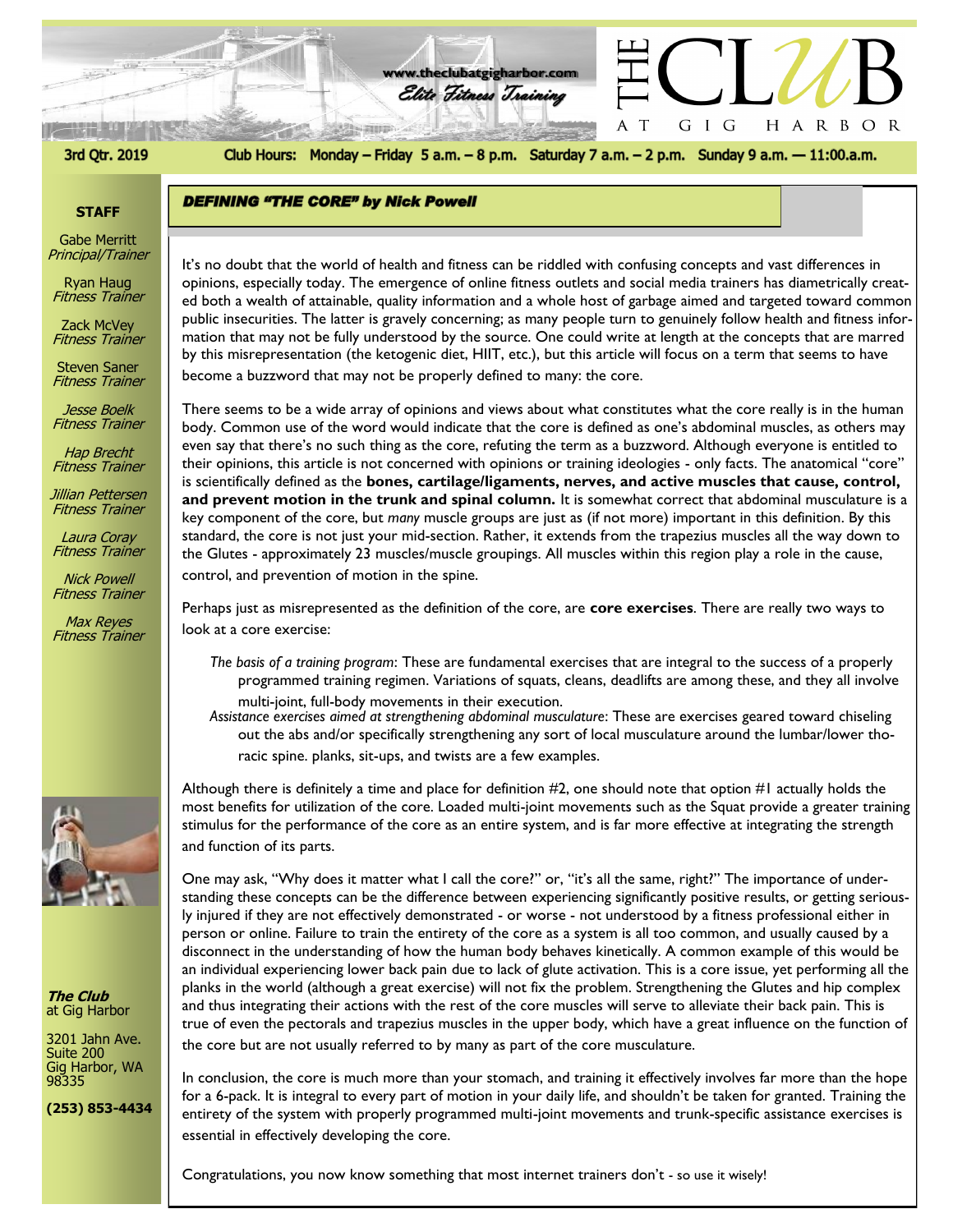**WHO IS ON THE FRONT? by Jillian Petersen** 

If you don't already know the answer to "who's on the front?" it is my hope that by the end of this article you will be able to answer this question for yourself.

I'm a Guide for a Visually Impaired (VI) Triathlete on the USAT Para National Team. Elizabeth Baker is the first athlete that I have guided for in a triathlon and our second competition ever was at the ITU Paralympic Games in Rio on September  $11<sup>th</sup>$ , 2016. There are a few different distances for triathlons and the Olympic and Paralympic race distances differ as well:

- Ironman: 2.4-mile swim / 112-mile bike / 26.2-mile run
- 70.3 Half-Ironman: 1.2-mile swim / 56-mile bike / 13.1-mile run
- Olympic: 1500-meter swim / 40-km bike (24.8 miles) / 10-km run
- Sprint/Paralympic: 750-meter swim / 20-km bike (12.4 miles) / 5-km run

The Paralympic Triathlon competes in the Sprint Distance, and for the past 3 years I have had the privilege of traveling the world with this extraordinary woman and competing right along side of her every stroke, every pedal, and every step.

Elizabeth Baker, born 1974, lives in Chattanooga, TN with her husband and two amazing children. She got her Physical Therapy Degree at the Medical College of Georgia and has what is called Stargardt Disease, an inherited disorder of the retina. It's a macular degeneration that causes progressive damage of the macula, which is a small area in the center of the retina that is responsible for sharp, straight-head vision. She can't see things directly in front of her but has some peripheral vision and its better out of her right eye, so when we swim together, I'm on her right side. Normal vision is 20/20 and currently Liz's vision is 20/400, which means what normal vision sees at 400 feet away Liz sees at 20 feet.

Internationally, in 2017, we went to Gold Coast Australia and Edmonton Canada, in 2018 we went to Yokohama Japan, Edmonton Canada and Gold Coast Australia. Our most recent international Para competition was in Yokohama Japan on May 18<sup>th</sup>, 2019, and still to come this year Montreal Canada, Lausanne Switzerland and Tokyo Japan. The reason for all of these international Para triathlon races is to qualify for the Paralympic Games in Tokyo 2020. The Paralympic Games start 3 weeks after the Olympic Games and compete at the same venues as the able-body Olympic Athletes.

Liz is classified as a PTVI-B3. The Para-Triathlon-Visually-Impaired (PTVI) have two different classifications; Totally Blind (B1) and Partially Blind (B2/B3). Since totally blind is more impaired they start 3min 48sec in front of the partially blind. That means that we watch our race start with the PTVI-B1 (totally blind) and then 3min 48sec later we chase them over the Sprint Distance Triathlon.

SWIM: There are three different ways that you can be tethered together in the swim; waist, thigh and calve. We are tethered together for the swim with an elastic band, also known as a shoe lace (31in length), that attach together 2 puppy-quick-release-dogcollars that fasten above our calf and below our knee. I swim on her right, and if the water is clearer, she is able to make out the faint color of my arm, I swim into her to push her left and poke her to move closer to me and tap her back to turn right. When we get out of the water, we have to unclip the quick release collars, otherwise it's hard to run.

Transition 1: After we get to the bike, we put our cap, goggles, tether and wetsuit in a bin. If we don't get a 10sec penalty; simultaneously we are putting our glasses and helmets on. When we both have said that we are ready, we both have to be touching the bike to get out of transition. We run to the mount line and cross it then we get on at the same time and have to push the left pedal down (our cycling shoes are on the bike) together.

BIKE: Once on the bike we will put our shoes on. I say "Right foot up" both have to say "In" and then pedal to get more speed and then I say "Left foot up" again both have to say "In" before pedaling starts. The same is done when we take our feet out of our shoes at the end of the bike.

Transition 2: Dismount line we come to complete stop and get off and run to our transition area, we rack the bike, put our helmets in the bin and put our shoes on simultaneously while grabbing our shoe lace run tether that is 50cm (18in) in length and attaching them to us with carabineers and waits band.

RUN: When running, I have to stay one step behind her unless we are in a "Lead-Free-Zone". That is where there is water or when we are turning then I can grab her arm or she can grab mine.

Currently Liz is ranking 4<sup>th</sup> in the World for ITU Para Triathlon and we are trying to keep her ranked in the top 6 for the remainder of this year and into 2020, then she can reach her goal of competing in her 2<sup>nd</sup> Paralympic Games in Tokyo next year. Her kids really want to go to Japan J

Vote for "who you think is on front?" on the Facebook Club Page. Elizabeth or Jillian?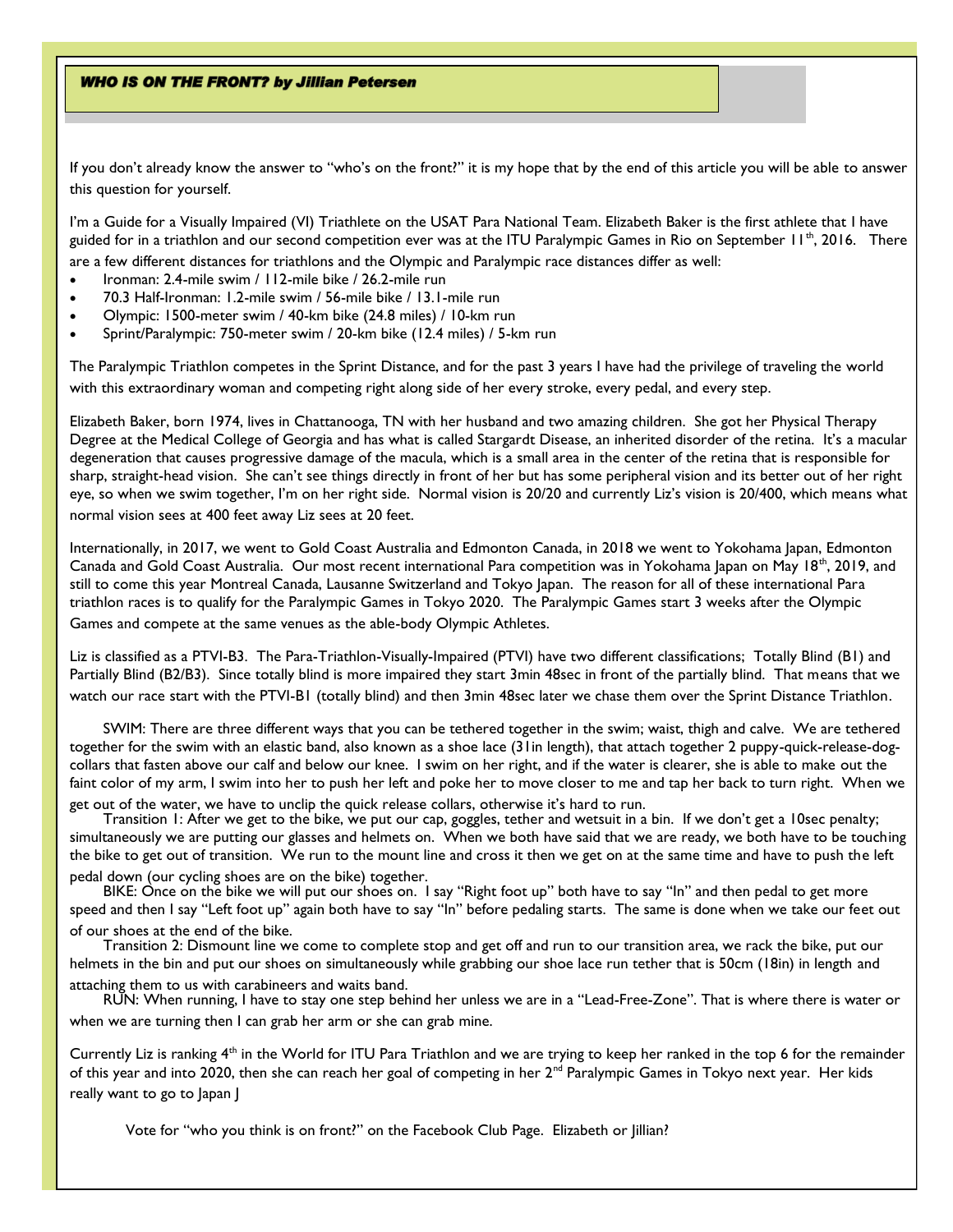#### **FINDING SUCCESS IN THE DAY TO DAY by Laura Coray**

Life is often fast paced, crowded, and frantic. Throughout the day we may hear "I am too busy" especially when talking about exercising and eating well. Laura Vanderkam, time management guru and writer of the best-selling book "What The Most Successful People Do Before Breakfast", has stated, "Instead of saying 'I don't have time' try saying 'it's not a priority' and see how it feels". The truth is we all have the same amount of hours in a day, and those who are more successful, choose to use their time more effectively.

If we boil it all down, the only things we actually have any control over is our time, and our ability to choose how to use that time. Time management defined is "the way we decide to utilize our time in order to maximize our productivity in achieving certain long term goals". If we wish to be successful and achieve goals, fitness and otherwise, then we need to manage our time and choose those things that will aide in accomplishing our goals and establishing priorities.

A brief study of time management will lead us to multiple checklists of what we should and shouldn't do. These checklists have been narrowed down to 5 things that will help us live with increased meaning, purpose and success.

- **Spend Time Planning and Goal Setting** If we fail to plan, then we plan to fail. Find a time each week to develop a plan/schedule for what you want to accomplish and then each night review the plan for the following day. Our optimum goals are those which cause us to stretch but not break as we strive for achievement. These goals should be specific, measurable, realistic and achievable.
- **Prioritize** -Mark Twain once said, "If it's your job to eat a frog, it's best to do it first thing in the morning. And if it's your job to eat two frogs, it's best to eat the biggest one first." His point? Tackle your biggest tasks in the morning. If you didn't have time to prepare a healthy lunch because you were checking out your Instagram account for 2 hours, then social media was a higher priority than your health. Tackle your highest priority first.
- **Be Flexible** Time management experts suggest planning for just 50% or less of one's time. This allows for the flexibility to handle interruptions and the unplanned emergency.
- **Develop Good Habits and Eliminate Bad Ones** Developing our habits to reflect our priorities will ultimately help us manage our time better.
- **Reward Self** Ann McGee-Cooper, writer of best-selling business and time management books, has said, "If we learn to balance excellence in work with excellence in play, fun, and relaxation, our lives become happier, healthier, and a great deal more creative."

To be successful with health and fitness, we need to develop a plan that fits our life, set exercise and healthy eating as a priority, and be consistent until it becomes a habit. Easier said then done? Yes. However, repeating this over and over will eventually lead us to success. As always the staff at The Club is here to help. Good luck!

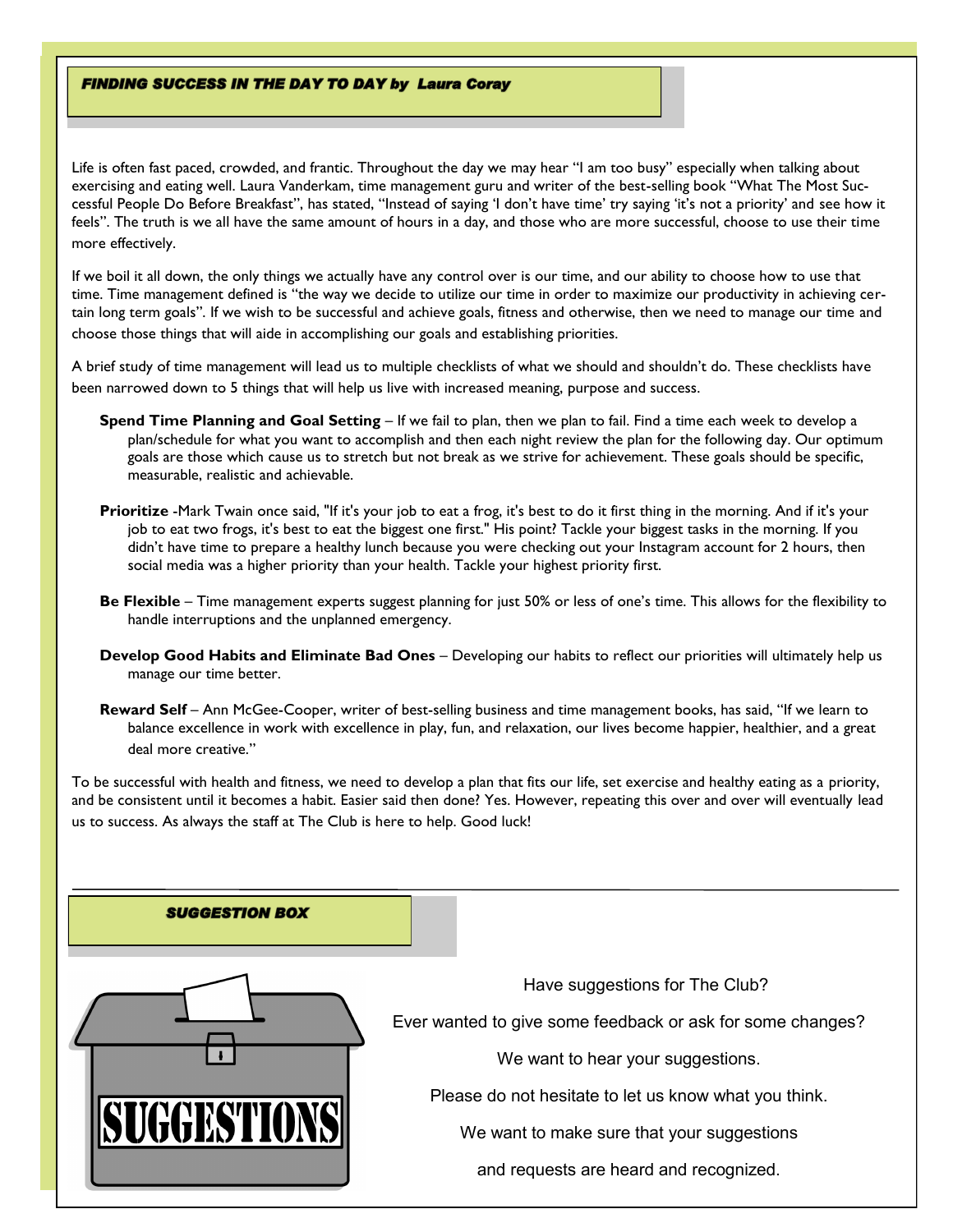#### **SYSTEMATIC SUCCESS by Ryan Haug**

Alarm goes off! Cup of coffee; throw breakfast at your family, and hopefully take a few bites yourself. Get the kids off to school, and then you are off to work. Everyone gets to where they need to be on time. That's two days in a row! Sounds like a streak! Meetings till 10am, workout at 11am, back to work for a couple of hours and pick up the kids at 2:30pm. Take the kids to activities, arrive home around 7pm. Dinner with the family, 6 minutes on the couch watching Game of Thrones reruns yelling at anyone who will listen how to you about how disappointed you were with ending before you fall asleep….Sound somewhat familiar?

This also sounds somewhat chaotic, but in fact, most of us can find similarities between this and our own lives. We are much more organized than we give our self credit for, but where was this organization in a healthy diet? We often fail in our diets for no other reason than we weren't prepared and organized.

Here are 4 tips to help you be prepared and organized when starting a new food program.

- Start by using a schedule, either on your phone or written down where it will be easily accessible. Write down the times in which you will commit to eating or exercising. If you only have 5 minutes to eat, that's fine. Put it in the schedule. Manage to eat at least 4 small meals from the time you wake up to the time you eat dinner. Schedule all of your workouts. Not just the time with your trainer, but also your cardio on your off (trainer) days.
- So how do you get organized with your food? Consolidate! Its mind boggling how much time that we waste looking for junk to eat. Pick one cupboard and one drawer in the fridge that is just for you. After searching the aisles of Trader Joe's for things that you can actually eat, the last thing you want to do is search around the kitchen and pantry for those same things! This way everything that you can eat is in one or two convenient spaces.
- Pre-plan and pre-cook to be PREpared. When starting a new food program, it's important to be proactive and not reactive. Organizing your food for the next day is key. Not only knowing WHEN, but WHAT you are eating at every meal keeps the grazing and extra calories out of your diet. Use small snack bags to break up a larger bag of snacks like carrot sticks. This will help with portion control and provide easy grab and go snacks for the week. Russel Wilson got one thing right. The separation IS in the preparation…and a \$140 million contract… wait that's two things.
- Sleep! We write countless articles on the importance of sleep. The research is definitive on the positive impact sleep has on our metabolism and the body's ability to recover during sleep. No matter how long we watch, The Game of Thrones, the ending isn't going to change. Do yourself a favor, turn off the TV, put down the remote, and get to bed.

Winston Churchill once said, "Success is not final, failure is not fatal: it is the courage to continue that counts."

We've all tried and failed. Often times we get better, more intelligent information, apply it to a plan, stick to the plan, and we will find great successes. Food programs for one reason or another tend to be extremely difficult and full of folly. Put these four tips into action and you will find yourself closer to the ultimate goal. Through organization and planning, you WILL turn your chaotic food habits into one of your lives great systematic successes.



#### **Join us for these NEW CLASSES:**

**We are up to 24 classes a week!!**

**Spin, Yin, Vinyasa, Bootcamp, TRX, and Women and Weights classes are now offered through out the week**

**OUR CLASSES ARE FOR BOTH MEMBERS AND NON-MEMBERS, SO HELP US SPREAD THE WORD AND INVITE A FRIEND!**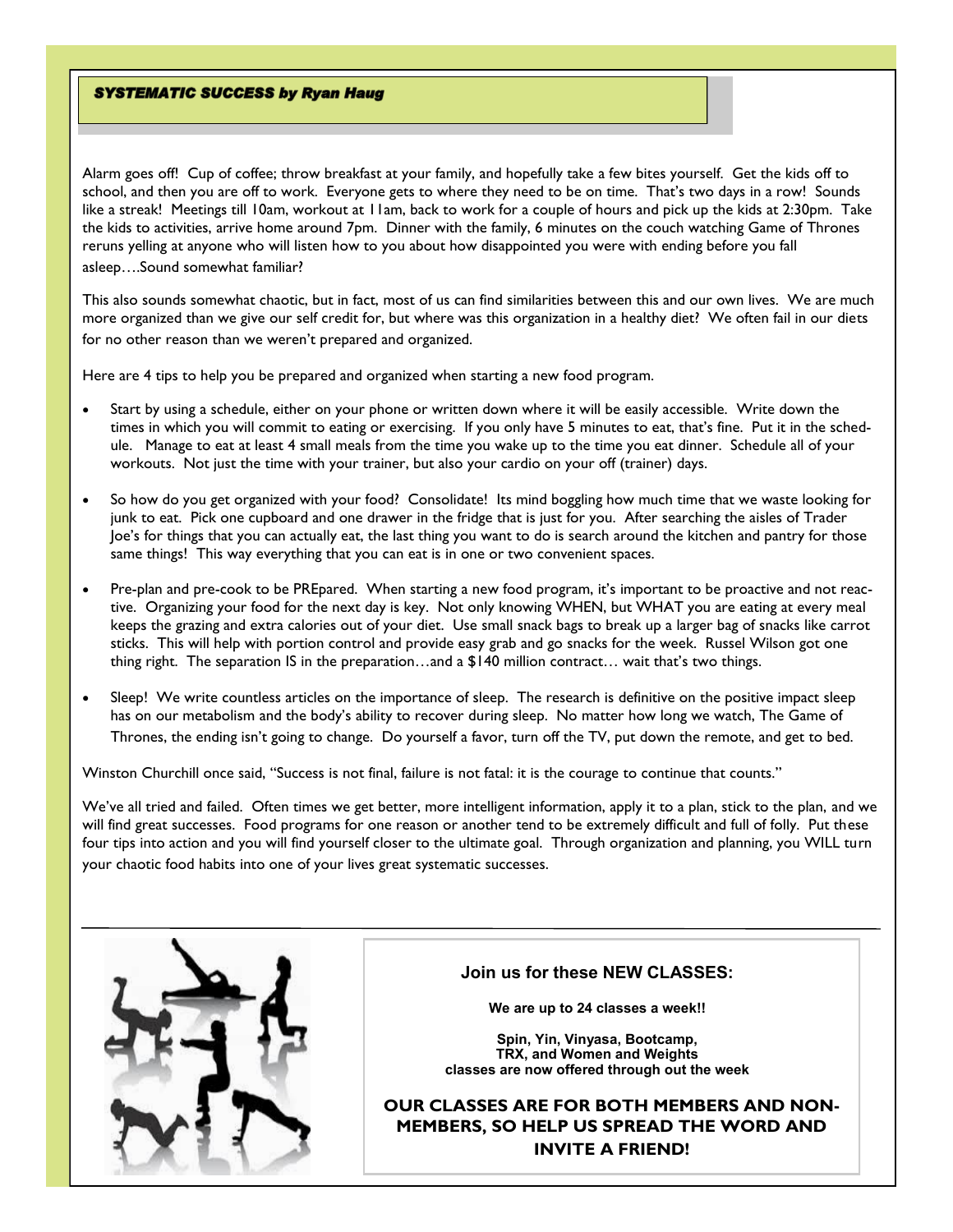#### **I'VE REACHED MY GOAL, NOW WHAT? By Zack McVey**

Typically when people venture into the world of fitness, they have a goal or goals in mind for themselves. It may be as simple as losing 10lbs of weight gained around the holidays, or as complex as working toward competing in an Ironman competition. Depending on your hard work and commitment, hopefully you are able to achieve the goal that you set out to accomplish. No matter if it takes you 3 months or 3 years, once you complete your goal, often times there is a feeling of what do I do now? This can lead to complacency and a lack of motivation to continue on your trajectory towards greatness. Let's explore some ways that you can continue to push yourself onto the next level, even if you feel like you have already reached the top.

First of all, take time to appreciate and be proud of your hard work. It is human nature to be right on to the next thing. Be sure to check in with yourself once you have reached a milestone. Are you content with what you did or do you feel the need to push on? Often times making sure to treat yourself as a reward is helpful, whether it's a new pair of shoes or a nice "cheat" dinner out, a pat on the back goes a long way.

Switch gears, it can be refreshing to push in a different direction. For example if you trained to run your first half marathon, it takes a lot of hard work and puts a lot of miles on your legs. You may even feel a little burned out on running. Rather than making your next goal a full marathon maybe consider a triathlon or focus on cycling. If you challenge your body and muscles in a different way, not only do you avoid hitting a training plateau, you will also have a more well-rounded approach to fitness. By staying on a one track mindset for too long, you can risk over training or even injury.

Identify parts of hitting your initial goal that you found to be your weaknesses. For example, if you are training for long distance biking, you will undoubtedly become less flexible especially in your shoulders, back, and legs. Consider focusing on flexibly and strength training in those areas to become even more successful in your next bike race. Working on other areas to improve times, distance, or overall ability can be very helpful when focusing on your next goal.

The take home message is when you have had success, realize it's a great accomplishment. Many people don't have the mental toughness or work ethic to do it, so be proud of yourself. Depending on how you feel when moving on to your next fitness journey always listen to your body. Do you need some rest? Can you improve in certain areas? Do you need a change of scenery? Then most importantly put your head back down and keep working your butt off, we can always improve upon our physical abilities!

### **NEURAL FLOSSING by Jesse Boelk**

Nerve flossing is a gentle type of exercise focusing on stretching irritated nerves. Similar to active flexibility this technique focuses on dynamically moving through a full range of motion, but instead of focusing on soft tissue, it targets the neural pathway. This improves their range of motion, and it is intended to reduce pain. It is also called nerve gliding. It generally works best when combined with other modes of treatment. The goal is to free compressed nerves and to soothe the nerve pain. The basic guidelines are as follows:

- Nerve flossing shouldn't be painful. If you feel pain stop!
- While doing nerve flossing exercises, try and keep your muscles relaxed.
- Make sure you keep breathing while doing the exercise, focus on long deep breaths.
- Start slowly and only do a few repetitions at a time until your body adjusts.

A few of the common problems that neural flossing is used for and found to be very affected are:

Sciatica- https://youtu.be/OMbKv94Bu U

Carpal Tunnel Syndrome- https://www.youtube.com/watch?v=0AjN3b9gxf4

Thoracic Outlet Syndrome- https://www.youtube.com/watch?v=SmU7xvS10Ko

In conclusion, pain is not always diagnosed or treated correctly. Make sure you get a good diagnosis and don't hesitate to get a second opinion. Once you have identified the problem, try to used techniques such as neural flossing in conjunction with other modes of corrective exercise to maximize your therapy.